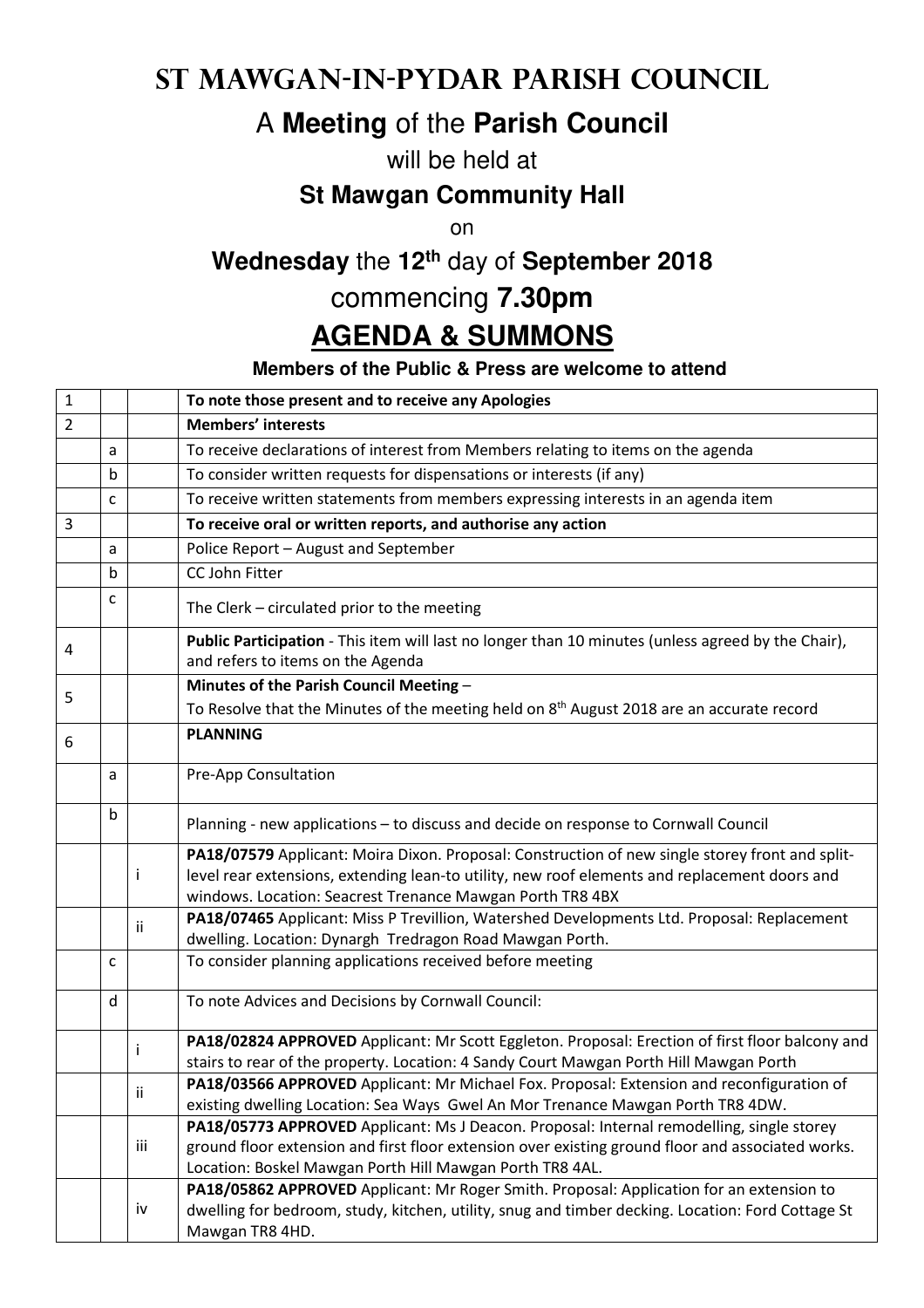|                |        |      | PA18/06459 APPROVED Applicant: Mr I Shorthouse. Proposal: Non-material amendment (No. 1)             |
|----------------|--------|------|------------------------------------------------------------------------------------------------------|
|                |        | v    | for omitting the flues and reconfigured doors to the front elevations to units 2-7 in respect of     |
|                |        |      | (PA16/09323) Redevelopment of site to provide six holiday units and one replacement dwelling.        |
|                |        |      | Location: Marver Chalets Mawgan Porth TR8 4BB.                                                       |
|                |        |      | PA18/01838/PREAPP Closed - advice given. Applicant: Booth Properties Limited. Proposal: Pre-         |
|                |        | vi   | application advice for proposal to demolish and re-develop the site to create 3 detached private     |
|                |        |      | residential dwellings and associated works. Location: Gem House Trenance Mawgan Porth.               |
|                |        |      | PA18/04622 APPROVED Applicant: Mr T Williams. Proposal: Construction of 3 holiday lodges and         |
|                |        | vii  | replacement of existing building with holiday lodge. Location: Mawgan Porth Pools Lake Access to     |
|                |        |      | Retorrick Mill Retorrick Mill TR8 4BH.                                                               |
|                |        |      | PA18/05893 WITHDRAWN Applicant: Mr And Mrs Hore. Proposal: Residential annexe extension              |
|                |        | viii | to the rear of Penpont Cottage. Location: Penpont Cottage Penpont St Mawgan TR8 4ET.                 |
|                |        |      | PA18/01840/PREAPP Closed - advice given Applicant: Mr Ryan Devonshire. Proposal: Pre-                |
|                |        | ix   | application advice for demolition of existing buildings and construction of commercial premises.     |
|                |        |      | Location: Watergate Bay Riding Centre Tregurrian TR8 4AE.                                            |
|                |        |      | PA18/06653 Decided not to make a TPO (TCA apps) Applicant: Mrs Avril Bales. Proposal: Request        |
|                |        | x    | to fell a Eucalyptus tree. Location: Greenbank St Mawgan TR8 4EW.                                    |
|                | e      |      | Enforcement- new case and decisions                                                                  |
|                |        |      |                                                                                                      |
| $\overline{7}$ |        |      | <b>WORKING GROUPS</b> - to receive reports (if any), and agree any necessary action and expenditure: |
|                | a      |      | Amenities-                                                                                           |
|                |        |      |                                                                                                      |
|                |        | j.   | Playground Fence - to receive quote for replacement galvanised steel fencing (deferred from          |
|                |        |      | previous meetings).                                                                                  |
|                |        | ii.  |                                                                                                      |
|                |        |      | Playground - to discuss repair to wear and tear under swings                                         |
|                |        | iii  | Playground signage                                                                                   |
|                |        |      |                                                                                                      |
|                |        | iv   | Proposal for additional drainage works at Playing Field                                              |
|                |        |      |                                                                                                      |
|                |        | v    | Burial Ground - Memorial Permission - Lillian Harris (nee Tremain), details circulated.              |
|                |        | vi   | Burial Ground Inspection - report circulated prior to the meeting                                    |
|                |        |      |                                                                                                      |
|                | b      |      | Transport and Rights of Way                                                                          |
|                |        |      | Cornwall Council Community Network Highways Scheme - to complete Expression of Interest              |
|                |        | T    | Form (previously circulated).                                                                        |
|                |        | ii   | Bolingey Lane 409/30/1 - update                                                                      |
|                |        |      |                                                                                                      |
|                | C      |      | <b>Beach and Environment</b>                                                                         |
|                | d      |      | Neighbourhood Plan                                                                                   |
|                |        |      |                                                                                                      |
|                | e      |      | Digital Media for Parish Council                                                                     |
|                |        |      |                                                                                                      |
| 8              |        |      | <b>REPORTS FROM MEETINGS:</b>                                                                        |
|                | a      |      | Denzell Downs Community Benefit Fund - update                                                        |
|                | b      |      | <b>Affordable Housing</b>                                                                            |
|                |        |      | <b>Community Network Panel</b>                                                                       |
|                | C<br>d |      | Cornwall Airport Newquay Consultative Forum                                                          |
|                |        |      | <b>Plastic Free Community</b>                                                                        |
|                | e      |      | To note and discuss (if appropriate) the correspondence received since the last meeting and any      |
| 9              |        |      |                                                                                                      |
|                |        |      | associated actions and expenditure:                                                                  |
|                |        | Ť    | Community Infrastructure Levy (CIL) - Consultation period (previously circulated)                    |
|                |        |      |                                                                                                      |
|                |        | Ϊİ   | Enforcement Flowchart (previously circulated)                                                        |
|                |        |      |                                                                                                      |